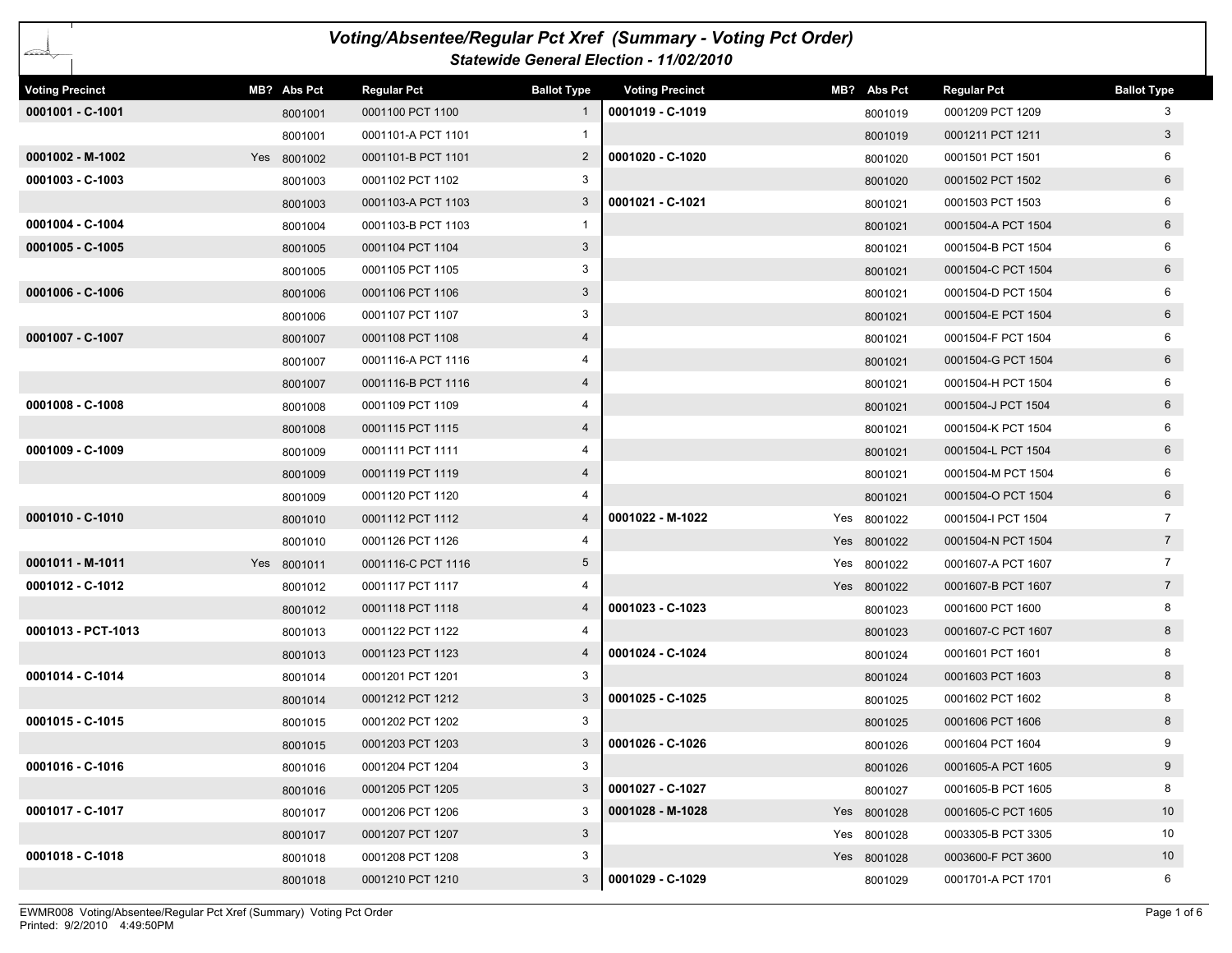| <b>Voting Precinct</b> | MB? Abs Pct | <b>Regular Pct</b> | <b>Ballot Type</b> | <b>Voting Precinct</b> | MB? Abs Pct | <b>Regular Pct</b> | <b>Ballot Type</b> |
|------------------------|-------------|--------------------|--------------------|------------------------|-------------|--------------------|--------------------|
| 0001029 - C-1029       | 8001029     | 0001701-B PCT 1701 | 6                  | 0002012 - C-2012       | 8002012     | 0002502 PCT 2502   | 20                 |
| 0001030 - M-1030       | Yes 8001030 | 0001701-C PCT 1701 | 11                 |                        | 8002012     | 0002503 PCT 2503   | 20                 |
| 0001031 - C-1031       | 8001031     | 0001800 PCT 1800   | 11                 | 0002013 - C-2013       | 8002013     | 0002504 PCT 2504   | 20                 |
|                        | 8001031     | 0001801-B PCT 1801 | 11                 |                        | 8002013     | 0002506-C PCT 2506 | 20                 |
|                        | 8001031     | 0001801-D PCT 1801 | 11                 | 0002014 - C-2014       | 8002014     | 0002505 PCT 2505   | 20                 |
| 0001032 - M-1032       | Yes 8001032 | 0001801-A PCT 1801 | 12                 |                        | 8002014     | 0002506-A PCT 2506 | 20                 |
|                        | Yes 8001032 | 0001801-C PCT 1801 | 12                 |                        | 8002014     | 0002506-B PCT 2506 | 20                 |
| 0001110 - PCT-1110     | 8001110     | 0001110 PCT 1110   | 4                  | 0002015 - C-2015       | 8002015     | 0002600 PCT 2600   | 22                 |
| 0001113 - PCT-1113     | 8001113     | 0001113 PCT 1113   | $\overline{4}$     |                        | 8002015     | 0002602-B PCT 2602 | 22                 |
| 0001114 - PCT-1114     | 8001114     | 0001114 PCT 1114   | 4                  | 0002016 - M-2016       | Yes 8002016 | 0002602-A PCT 2602 | 23                 |
| 0001121 - PCT-1121     | 8001121     | 0001121 PCT 1121   | $\overline{4}$     | 0002017 - M-2017       | Yes 8002017 | 0002603 PCT 2603   | 24                 |
| 0001124 - PCT-1124     | 8001124     | 0001124 PCT 1124   | 4                  | 0002018 - M-2018       | Yes 8002018 | 0002700 PCT 2700   | 24                 |
| 0001125 - PCT-1125     | 8001125     | 0001125 PCT 1125   | 4                  | 0002019 - M-2019       | Yes 8002019 | 0002701-A PCT 2701 | 24                 |
| 0001500 - PCT-1500     | 8001500     | 0001500 PCT 1500   | 6                  |                        | Yes 8002019 | 0002701-B PCT 2701 | 24                 |
| 0002001 - C-2001       | 8002001     | 0002103 PCT 2103   | 13                 | 0002020 - C-2020       | 8002020     | 0002701-C PCT 2701 | 23                 |
|                        | 8002001     | 0002104 PCT 2104   | 13                 | 0002021 - C-2021       | 8002021     | 0002800 PCT 2800   | 20                 |
| 0002002 - C-2002       | 8002002     | 0002110 PCT 2110   | 14                 |                        | 8002021     | 0002801 PCT 2801   | 20                 |
|                        | 8002002     | 0002111 PCT 2111   | 14                 | 0002022 - M-2022       | Yes 8002022 | 0002802 PCT 2802   | 25                 |
| 0002003 - C-2003       | 8002003     | 0002200 PCT 2200   | 15                 | 0002023 - M-2023       | Yes 8002023 | 0002803 PCT 2803   | 26                 |
|                        | 8002003     | 0002203 PCT 2203   | 15                 | 0002024 - C-2024       | 8002024     | 0002902 PCT 2902   | 27                 |
|                        | 8002003     | 0002204 PCT 2204   | 15                 |                        | 8002024     | 0002907 PCT 2907   | 27                 |
| 0002004 - C-2004       | 8002004     | 0002201 PCT 2201   | 15                 | 0002025 - C-2025       | 8002025     | 0002905 PCT 2905   | 27                 |
|                        | 8002004     | 0002202 PCT 2202   | 15                 |                        | 8002025     | 0002906 PCT 2906   | 27                 |
| 0002005 - C-2005       | 8002005     | 0002207 PCT 2207   | 15                 | 0002101 - PCT-2101     | 8002101     | 0002101 PCT 2101   | 13                 |
|                        | 8002005     | 0002213 PCT 2213   | 15                 | 0002102 - PCT-2102     | 8002102     | 0002102 PCT 2102   | 13                 |
| 0002006 - C-2006       | 8002006     | 0002208 PCT 2208   | 15                 | 0002107 - PCT-2107     | 8002107     | 0002107 PCT 2107   | 14                 |
|                        | 8002006     | 0002209-B PCT 2209 | 15                 | 0002108 - PCT-2108     | 8002108     | 0002108 PCT 2108   | 14                 |
| 0002007 - C-2007       | 8002007     | 0002209-A PCT 2209 | 16                 | 0002109 - PCT-2109     | 8002109     | 0002109 PCT 2109   | 14                 |
| 0002008 - C-2008       | 8002008     | 0002210 PCT 2210   | 16                 | 0002112 - PCT-2112     | 8002112     | 0002112 PCT 2112   | 13                 |
|                        | 8002008     | 0002211 PCT 2211   | 16                 | 0002205 - PCT-2205     | 8002205     | 0002205 PCT 2205   | 15                 |
| $0002009 - C - 2009$   | 8002009     | 0002400 PCT 2400   | 19                 | 0002206 - PCT-2206     | 8002206     | 0002206 PCT 2206   | 15                 |
|                        | 8002009     | 0002401 PCT 2401   | 19                 | 0002212 - PCT-2212     | 8002212     | 0002212 PCT 2212   | 16                 |
| 0002010 - C-2010       | 8002010     | 0002500 PCT 2500   | 20                 | 0002301 - PCT-2301     | 8002301     | 0002301 PCT 2301   | 17                 |
|                        | 8002010     | 0002501-A PCT 2501 | 20                 | 0002302 - PCT-2302     | 8002302     | 0002302 PCT 2302   | 17                 |
|                        | 8002010     | 0002501-C PCT 2501 | 20                 | 0002303 - PCT-2303     | 8002303     | 0002303 PCT 2303   | 17                 |
|                        | 8002010     | 0002501-E PCT 2501 | 20                 | 0002304 - PCT-2304     | 8002304     | 0002304 PCT 2304   | 17                 |
| 0002011 - M-2011       | Yes 8002011 | 0002501-B PCT 2501 | 21                 | 0002305 - PCT-2305     | 8002305     | 0002305 PCT 2305   | 18                 |
|                        | Yes 8002011 | 0002501-D PCT 2501 | 21                 | 0002306 - PCT-2306     | 8002306     | 0002306 PCT 2306   | 17                 |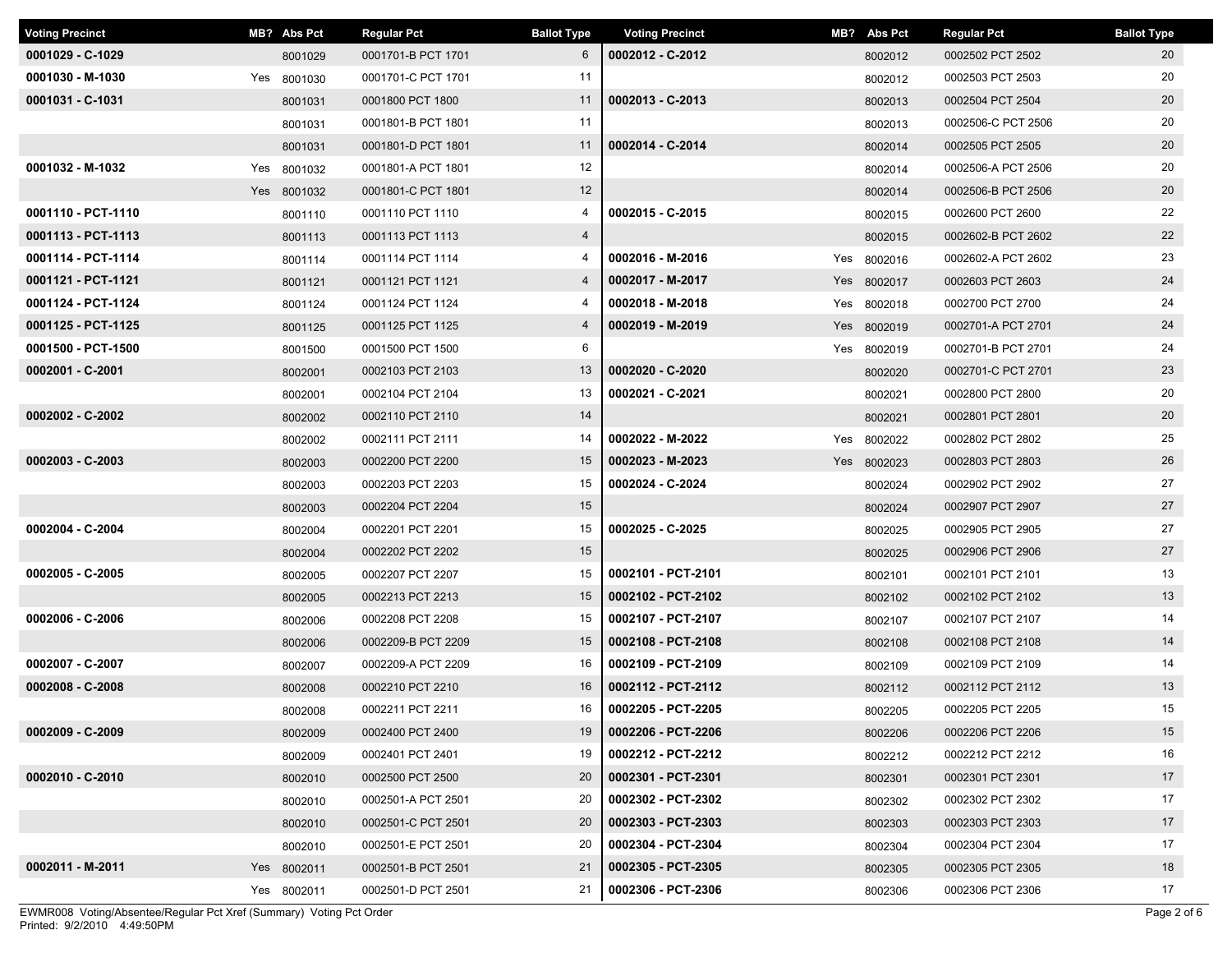| <b>Voting Precinct</b> | MB? Abs Pct | <b>Regular Pct</b> | <b>Ballot Type</b> | <b>Voting Precinct</b> | MB? Abs Pct | <b>Regular Pct</b> | <b>Ballot Type</b> |
|------------------------|-------------|--------------------|--------------------|------------------------|-------------|--------------------|--------------------|
| 0002402 - PCT-2402     | 8002402     | 0002402 PCT 2402   | 19                 |                        | Yes 8003017 | 0003600-B PCT 3600 | 30                 |
| 0002601 - PCT-2601     | 8002601     | 0002601 PCT 2601   | 22                 | 0003018 - C-3018       | 8003018     | 0003600-C PCT 3600 | 32                 |
| 0002903 - PCT-2903     | 8002903     | 0002903 PCT 2903   | 28                 |                        | 8003018     | 0003600-D PCT 3600 | 32                 |
| 0002904 - PCT-2904     | 8002904     | 0002904 PCT 2904   | 27                 |                        | 8003018     | 0003600-E PCT 3600 | 32                 |
| 0002908 - PCT-2908     | 8002908     | 0002908 PCT 2908   | 27                 |                        | 8003018     | 0003600-G PCT 3600 | 32                 |
| 0003001 - C-3001       | 8003001     | 0003100 PCT 3100   | 29                 | 0003019 - C-3019       | 8003019     | 0003601 PCT 3601   | 33                 |
|                        | 8003001     | 0003101 PCT 3101   | 29                 |                        | 8003019     | 0003602-B PCT 3602 | 33                 |
| 0003002 - C-3002       | 8003002     | 0003102 PCT 3102   | 29                 |                        | 8003019     | 0003602-C PCT 3602 | 33                 |
|                        | 8003002     | 0003103 PCT 3103   | 29                 | 0003020 - M-3020       | Yes 8003020 | 0003602-A PCT 3602 | 31                 |
| 0003003 - C-3003       | 8003003     | 0003201 PCT 3201   | 30                 | 0003021 - C-3021       | 8003021     | 0003700 PCT 3700   | 31                 |
|                        | 8003003     | 0003209 PCT 3209   | 30                 |                        | 8003021     | 0003706 PCT 3706   | 31                 |
| 0003004 - C-3004       | 8003004     | 0003202 PCT 3202   | 30                 | 0003022 - C-3022       | 8003022     | 0003701 PCT 3701   | 31                 |
|                        | 8003004     | 0003203 PCT 3203   | 30                 |                        | 8003022     | 0003703 PCT 3703   | 31                 |
| 0003005 - C-3005       | 8003005     | 0003205 PCT 3205   | 30                 | 0003023 - M-3023       | Yes 8003023 | 0003702 PCT 3702   | 31                 |
|                        | 8003005     | 0003206 PCT 3206   | 30                 | 0003104 - PCT-3104     | 8003104     | 0003104 PCT 3104   | 29                 |
| 0003006 - C-3006       | 8003006     | 0003208 PCT 3208   | 30                 | 0003105 - PCT-3105     | 8003105     | 0003105 PCT 3105   | 29                 |
|                        | 8003006     | 0003210 PCT 3210   | 30                 | 0003106 - PCT-3106     | 8003106     | 0003106 PCT 3106   | 29                 |
| 0003007 - C-3007       | 8003007     | 0003211 PCT 3211   | 30                 | 0003107 - PCT-3107     | 8003107     | 0003107 PCT 3107   | 29                 |
|                        | 8003007     | 0003214 PCT 3214   | 30                 | 0003204 - PCT-3204     | 8003204     | 0003204 PCT 3204   | 30                 |
| 0003008 - C-3008       | 8003008     | 0003212 PCT 3212   | 30                 | 0003207 - PCT-3207     | 8003207     | 0003207 PCT 3207   | 30                 |
|                        | 8003008     | 0003213 PCT 3213   | 30                 | 0003216 - PCT-3216     | 8003216     | 0003216 PCT 3216   | 30 <sup>°</sup>    |
| 0003009 - C-3009       | 8003009     | 0003215 PCT 3215   | 30                 | 0003301 - PCT-3301     | 8003301     | 0003301 PCT 3301   | 31                 |
|                        | 8003009     | 0003217 PCT 3217   | 30                 | 0003302 - PCT-3302     | 8003302     | 0003302 PCT 3302   | 31                 |
| 0003010 - C-3010       | 8003010     | 0003800 PCT 3800   | 31                 | 0003303 - PCT-3303     | 8003303     | 0003303 PCT 3303   | 31                 |
|                        | 8003010     | 0003801 PCT 3801   | 31                 | 0003304 - PCT-3304     | 8003304     | 0003304 PCT 3304   | 31                 |
| 0003011 - C-3011       | 8003011     | 0003305-A PCT 3305 | 31                 | 0003306 - PCT-3306     | 8003306     | 0003306 PCT 3306   | 31                 |
|                        | 8003011     | 0003305-C PCT 3305 | 31                 | 0003401 - PCT-3401     | 8003401     | 0003401 PCT 3401   | 31                 |
| 0003012 - C-3012       | 8003012     | 0003307 PCT 3307   | 31                 | 0003402 - PCT-3402     | 8003402     | 0003402 PCT 3402   | 31                 |
|                        | 8003012     | 0003308 PCT 3308   | 31                 | 0003503 - PCT-3503     | 8003503     | 0003503 PCT 3503   | 30 <sup>°</sup>    |
| 0003013 - C-3013       | 8003013     | 0003500 PCT 3500   | 30                 | 0003704 - PCT-3704     | 8003704     | 0003704 PCT 3704   | 31                 |
|                        | 8003013     | 0003507 PCT 3507   | 30                 | 0003705 - PCT-3705     | 8003705     | 0003705 PCT 3705   | 30                 |
| 0003014 - C-3014       | 8003014     | 0003501 PCT 3501   | 30                 | 0004001 - C-4001       | 8004001     | 0004100 PCT 4100   | 34                 |
|                        | 8003014     | 0003508 PCT 3508   | 30                 |                        | 8004001     | 0004102 PCT 4102   | 34                 |
| 0003015 - C-3015       | 8003015     | 0003502 PCT 3502   | 30                 | 0004002 - M-4002       | Yes 8004002 | 0004103-A PCT 4103 | 34                 |
|                        | 8003015     | 0003506 PCT 3506   | 30                 |                        | Yes 8004002 | 0004103-B PCT 4103 | 34                 |
| 0003016 - C-3016       | 8003016     | 0003504 PCT 3504   | 30                 |                        | Yes 8004002 | 0004103-E PCT 4103 | 34                 |
|                        | 8003016     | 0003505 PCT 3505   | 30                 |                        | Yes 8004002 | 0004104 PCT 4104   | 34                 |
| 0003017 - M-3017       | Yes 8003017 | 0003600-A PCT 3600 | 30                 |                        | Yes 8004002 | 0004306-G PCT 4306 | 34                 |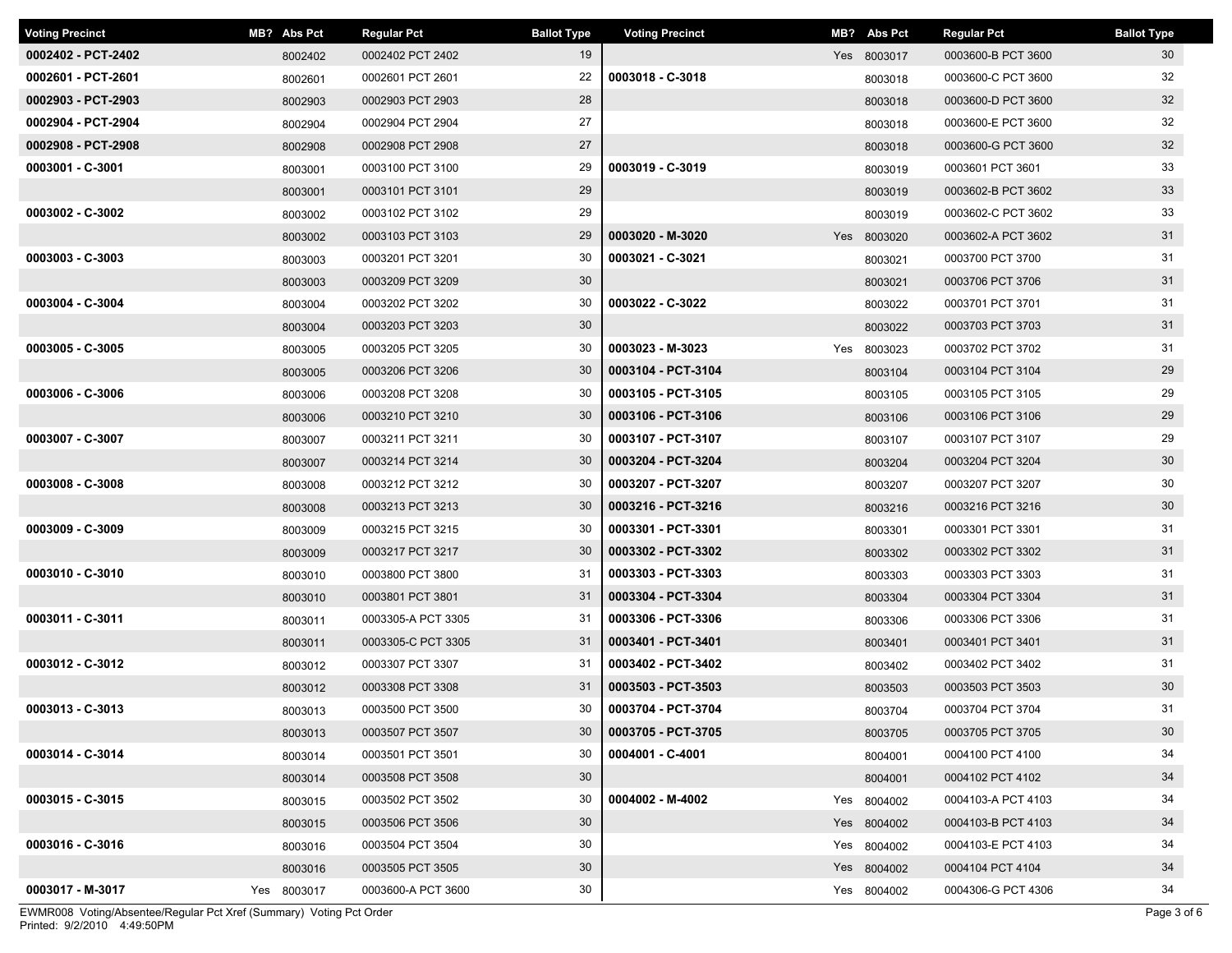| <b>Voting Precinct</b> | MB? Abs Pct | <b>Regular Pct</b> | <b>Ballot Type</b> | <b>Voting Precinct</b> | MB? Abs Pct | <b>Regular Pct</b> | <b>Ballot Type</b> |
|------------------------|-------------|--------------------|--------------------|------------------------|-------------|--------------------|--------------------|
| $0004003 - C - 4003$   | 8004003     | 0004103-C PCT 4103 | 35                 | 0004016 - C-4016       | 8004016     | 0004306-B PCT 4306 | 35                 |
|                        | 8004003     | 0004103-D PCT 4103 | 35                 |                        | 8004016     | 0004306-C PCT 4306 | 35                 |
| 0004004 - M-4004       | Yes 8004004 | 0004201-A PCT 4201 | 36                 |                        | 8004016     | 0004306-D PCT 4306 | 35                 |
| 0004005 - M-4005       | Yes 8004005 | 0004201-B PCT 4201 | 37                 |                        | 8004016     | 0004306-E PCT 4306 | 35                 |
|                        | Yes 8004005 | 0004201-D PCT 4201 | 37                 |                        | 8004016     | 0004306-F PCT 4306 | 35                 |
|                        | Yes 8004005 | 0004201-E PCT 4201 | 37                 |                        | 8004016     | 0004306-H PCT 4306 | 35                 |
| 0004006 - M-4006       | Yes 8004006 | 0004201-C PCT 4201 | 38                 |                        | 8004016     | 0004307 PCT 4307   | 35                 |
| 0004007 - C-4007       | 8004007     | 0004202 PCT 4202   | 38                 | 0004017 - C-4017       | 8004017     | 0004402-A PCT 4402 | 42                 |
|                        | 8004007     | 0004203 PCT 4203   | 38                 |                        | 8004017     | 0004402-B PCT 4402 | 42                 |
| 0004008 - M-4008       | Yes 8004008 | 0004250-A PCT 4250 | 26                 |                        | 8004017     | 0004403 PCT 4403   | 42                 |
|                        | Yes 8004008 | 0004301-D PCT 4301 | 26                 | 0004018 - M-4018       | Yes 8004018 | 0004402-C PCT 4402 | 21                 |
|                        | Yes 8004008 | 0004301-F PCT 4301 | 26                 | 0004019 - M-4019       | Yes 8004019 | 0004402-F PCT 4402 | 43                 |
|                        | Yes 8004008 | 0004402-D PCT 4402 | 26                 | 0004020 - C-4020       | 8004020     | 0004700 PCT 4700   | 45                 |
|                        | Yes 8004008 | 0004402-E PCT 4402 | 26                 |                        | 8004020     | 0004702 PCT 4702   | 45                 |
| 0004009 - M-4009       | Yes 8004009 | 0004250-B PCT 4250 | 39                 | 0004021 - C-4021       | 8004021     | 0004701 PCT 4701   | 45                 |
|                        | Yes 8004009 | 0004250-C PCT 4250 | 39                 |                        | 8004021     | 0004705 PCT 4705   | 45                 |
|                        | Yes 8004009 | 0004250-D PCT 4250 | 39                 |                        | 8004021     | 0004706 PCT 4706   | 45                 |
|                        | Yes 8004009 | 0004302-A PCT 4302 | 39                 | 0004022 - C-4022       | 8004022     | 0004703 PCT 4703   | 45                 |
| 0004010 - C-4010       | 8004010     | 0004301-A PCT 4301 | 40                 |                        | 8004022     | 0004704-A PCT 4704 | 45                 |
|                        | 8004010     | 0004301-B PCT 4301 | 40                 | 0004023 - M-4023       | Yes 8004023 | 0004704-B PCT 4704 | 46                 |
|                        | 8004010     | 0004301-C PCT 4301 | 40                 | 0004024 - C-4024       | 8004024     | 0004800 PCT 4800   | 14                 |
|                        | 8004010     | 0004301-E PCT 4301 | 40                 |                        | 8004024     | 0004803 PCT 4803   | 14                 |
|                        | 8004010     | 0004301-G PCT 4301 | 40                 | 0004025 - M-4025       | Yes 8004025 | 0004901 PCT 4901   | 48                 |
|                        | 8004010     | 0004301-H PCT 4301 | 40                 |                        | Yes 8004025 | 0004902-B PCT 4902 | 48                 |
| 0004011 - C-4011       | 8004011     | 0004302-B PCT 4302 | 26                 | 0004026 - M-4026       | Yes 8004026 | 0004902-A PCT 4902 | 49                 |
|                        | 8004011     | 0004302-C PCT 4302 | 26                 | 0004101 - PCT-4101     | 8004101     | 0004101 PCT 4101   | 34                 |
|                        | 8004011     | 0004302-D PCT 4302 | 26                 | 0004200 - PCT-4200     | 8004200     | 0004200 PCT 4200   | 34                 |
|                        | 8004011     | 0004302-E PCT 4302 | 26                 | 0004300 - PCT-4300     | 8004300     | 0004300 PCT 4300   | 39                 |
|                        | 8004011     | 0004302-F PCT 4302 | 26                 | 0004400 - PCT-4400     | 8004400     | 0004400 PCT 4400   | 42                 |
| 0004012 - C-4012       | 8004012     | 0004303 PCT 4303   | 39                 | 0004401 - PCT-4401     | 8004401     | 0004401 PCT 4401   | 42                 |
|                        | 8004012     | 0004304 PCT 4304   | 39                 | 0004501 - PCT-4501     | 8004501     | 0004501 PCT 4501   | 44                 |
| 0004013 - M-4013       | Yes 8004013 | 0004305-A PCT 4305 | 35                 | 0004502 - PCT-4502     | 8004502     | 0004502 PCT 4502   | 44                 |
|                        | Yes 8004013 | 0004305-D PCT 4305 | 35                 | 0004503 - PCT-4503     | 8004503     | 0004503 PCT 4503   | 44                 |
|                        | Yes 8004013 | 0004305-F PCT 4305 | 35                 | 0004600 - PCT-4600     | 8004600     | 0004600 PCT 4600   | 27                 |
| 0004014 - C-4014       | 8004014     | 0004305-B PCT 4305 | 41                 | 0004601 - PCT-4601     | 8004601     | 0004601 PCT 4601   | 27                 |
|                        | 8004014     | 0004305-C PCT 4305 | 41                 | 0004707 - PCT-4707     | 8004707     | 0004707 PCT 4707   | 46                 |
|                        | 8004014     | 0004305-E PCT 4305 | 41                 | 0004708 - PCT-4708     | 8004708     | 0004708 PCT 4708   | 46                 |
| 0004015 - M-4015       | Yes 8004015 | 0004306-A PCT 4306 | 41                 | 0004709 - PCT-4709     | 8004709     | 0004709 PCT 4709   | 46                 |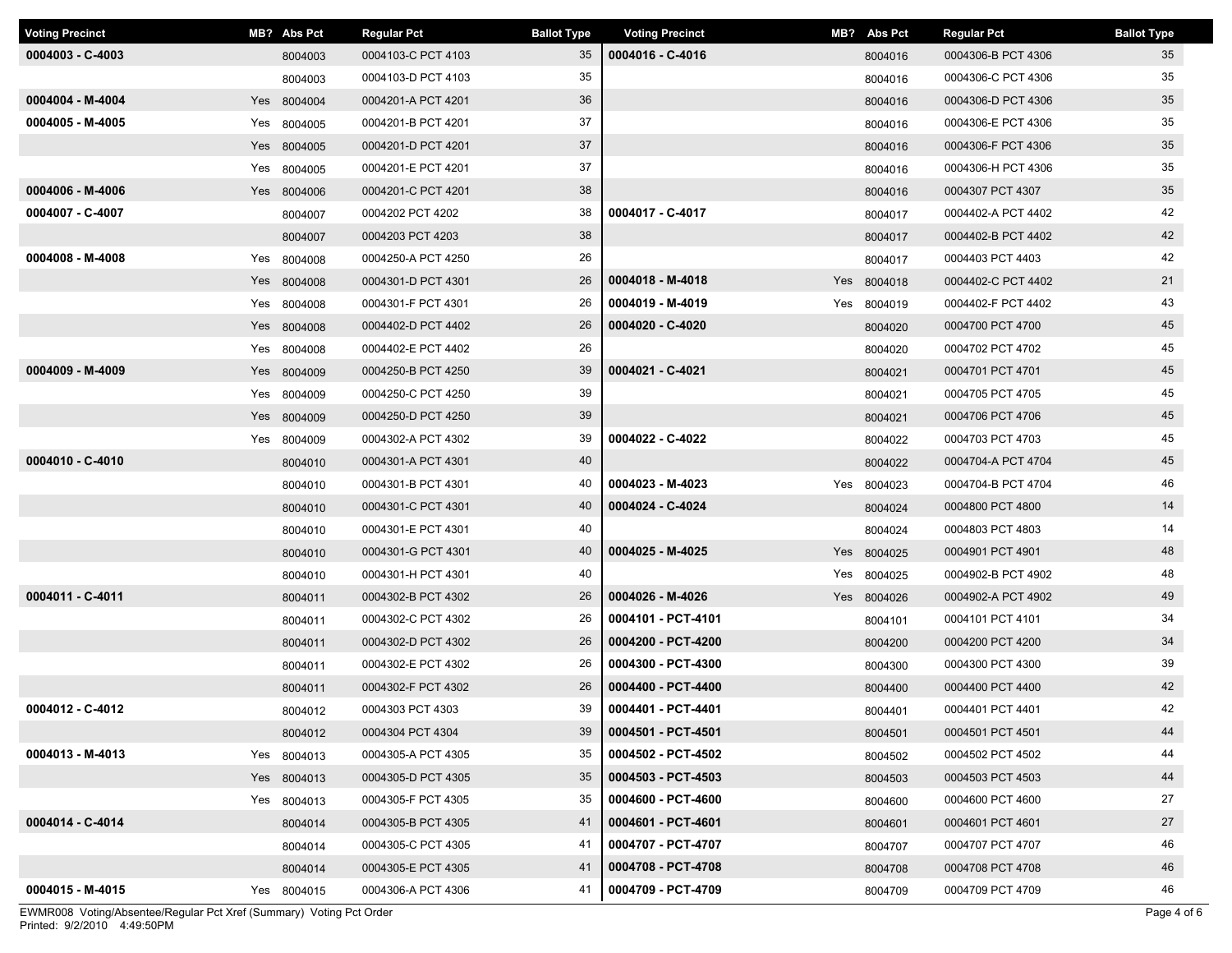| <b>Voting Precinct</b> | MB? Abs Pct | <b>Regular Pct</b> | <b>Ballot Type</b> | <b>Voting Precinct</b> | MB? Abs Pct | Regular Pct      | <b>Ballot Type</b> |
|------------------------|-------------|--------------------|--------------------|------------------------|-------------|------------------|--------------------|
| 0004806 - PCT-4806     | 8004806     | 0004806 PCT 4806   | 47                 | 0005227 - PCT-5227     | 8005227     | 0005227 PCT 5227 | 50                 |
| 0005001 - C-5001       | 8005001     | 0005200 PCT 5200   | 50                 | 0005228 - PCT-5228     | 8005228     | 0005228 PCT 5228 | 50                 |
|                        | 8005001     | 0005210 PCT 5210   | 50                 | 0005301 - PCT-5301     | 8005301     | 0005301 PCT 5301 | 51                 |
| 0005002 - C-5002       | 8005002     | 0005211 PCT 5211   | 50                 | 0005303 - PCT-5303     | 8005303     | 0005303 PCT 5303 | 51                 |
|                        | 8005002     | 0005213 PCT 5213   | 50                 | 0005304 - PCT-5304     | 8005304     | 0005304 PCT 5304 | 51                 |
| $0005003 - C - 5003$   | 8005003     | 0005217 PCT 5217   | 50                 |                        |             |                  |                    |
|                        | 8005003     | 0005219 PCT 5219   | 50                 |                        |             |                  |                    |
| 0005004 - C-5004       | 8005004     | 0005300-A PCT 5300 | 51                 |                        |             |                  |                    |
|                        | 8005004     | 0005300-B PCT 5300 | 51                 |                        |             |                  |                    |
|                        | 8005004     | 0005300-C PCT 5300 | 51                 |                        |             |                  |                    |
|                        | 8005004     | 0005300-D PCT 5300 | 51                 |                        |             |                  |                    |
| 0005005 - M-5005       | Yes 8005005 | 0005300-E PCT 5300 | 52                 |                        |             |                  |                    |
| 0005006 - C-5006       | 8005006     | 0005302 PCT 5302   | 51                 |                        |             |                  |                    |
|                        | 8005006     | 0005305 PCT 5305   | 51                 |                        |             |                  |                    |
| 0005101 - PCT-5101     | 8005101     | 0005101 PCT 5101   | 50                 |                        |             |                  |                    |
| 0005102 - PCT-5102     | 8005102     | 0005102 PCT 5102   | 50                 |                        |             |                  |                    |
| 0005103 - PCT-5103     | 8005103     | 0005103 PCT 5103   | 50                 |                        |             |                  |                    |
| 0005201 - PCT-5201     | 8005201     | 0005201 PCT 5201   | 50                 |                        |             |                  |                    |
| 0005202 - PCT-5202     | 8005202     | 0005202 PCT 5202   | 50                 |                        |             |                  |                    |
| 0005203 - PCT-5203     | 8005203     | 0005203 PCT 5203   | 50                 |                        |             |                  |                    |
| 0005204 - PCT-5204     | 8005204     | 0005204 PCT 5204   | 50                 |                        |             |                  |                    |
| 0005205 - PCT-5205     | 8005205     | 0005205 PCT 5205   | 50                 |                        |             |                  |                    |
| 0005206 - PCT-5206     | 8005206     | 0005206 PCT 5206   | 50                 |                        |             |                  |                    |
| 0005207 - PCT-5207     | 8005207     | 0005207 PCT 5207   | 50                 |                        |             |                  |                    |
| 0005208 - PCT-5208     | 8005208     | 0005208 PCT 5208   | 50                 |                        |             |                  |                    |
| 0005209 - PCT-5209     | 8005209     | 0005209 PCT 5209   | 50                 |                        |             |                  |                    |
| 0005212 - PCT-5212     | 8005212     | 0005212 PCT 5212   | 50                 |                        |             |                  |                    |
| 0005214 - PCT-5214     | 8005214     | 0005214 PCT 5214   | 50                 |                        |             |                  |                    |
| 0005215 - PCT-5215     | 8005215     | 0005215 PCT 5215   | 50                 |                        |             |                  |                    |
| 0005216 - PCT-5216     | 8005216     | 0005216 PCT 5216   | 50                 |                        |             |                  |                    |
| 0005218 - PCT-5218     | 8005218     | 0005218 PCT 5218   | 50                 |                        |             |                  |                    |
| 0005220 - PCT-5220     | 8005220     | 0005220 PCT 5220   | 50                 |                        |             |                  |                    |
| 0005221 - PCT-5221     | 8005221     | 0005221 PCT 5221   | 50                 |                        |             |                  |                    |
| 0005222 - PCT-5222     | 8005222     | 0005222 PCT 5222   | 50                 |                        |             |                  |                    |
| 0005223 - PCT-5223     | 8005223     | 0005223 PCT 5223   | 50                 |                        |             |                  |                    |
| 0005224 - PCT-5224     | 8005224     | 0005224 PCT 5224   | 50                 |                        |             |                  |                    |
| 0005225 - PCT-5225     | 8005225     | 0005225 PCT 5225   | 50                 |                        |             |                  |                    |
| 0005226 - PCT-5226     | 8005226     | 0005226 PCT 5226   | 50                 |                        |             |                  |                    |